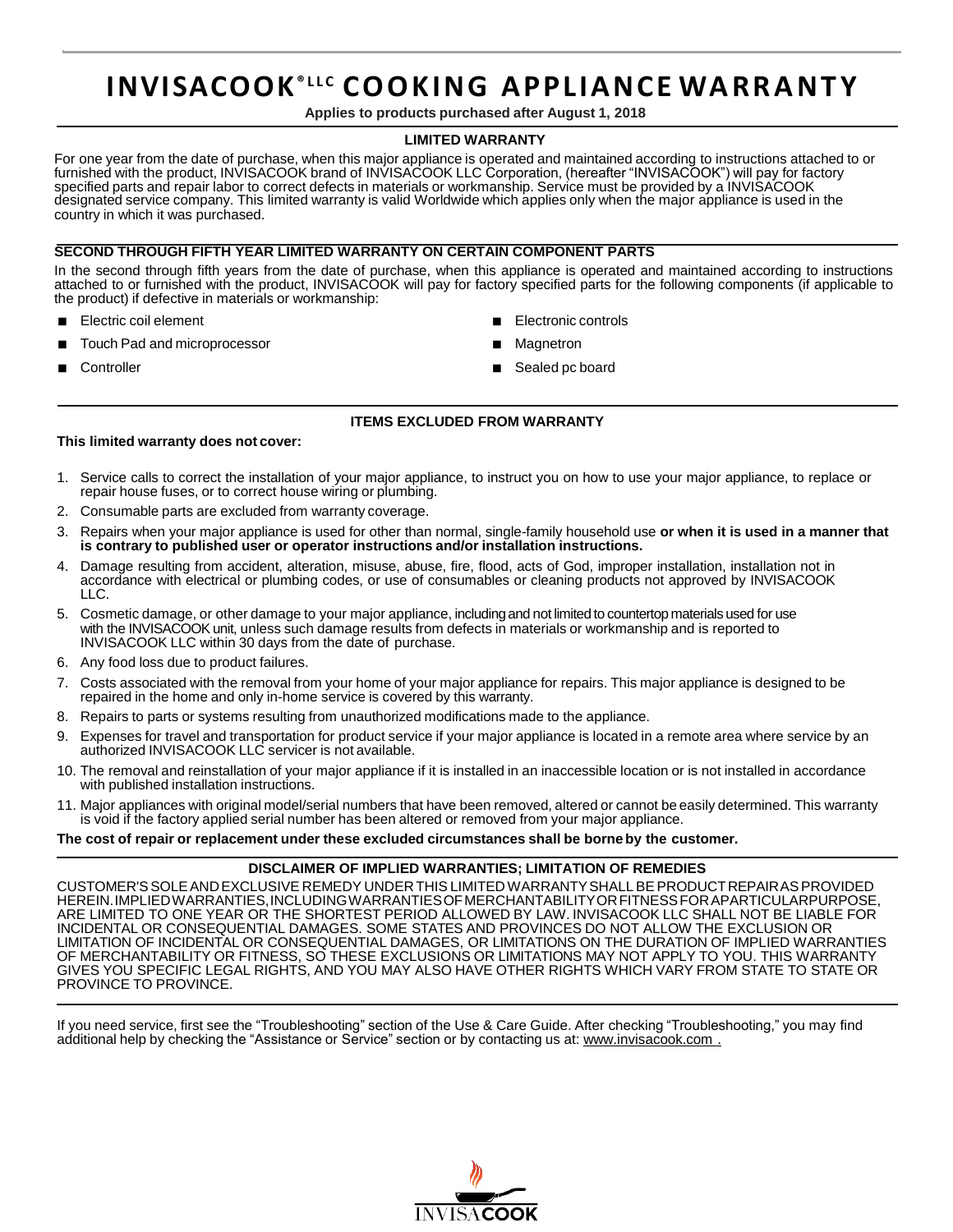## **INVISACOOK® COOKING LIMITED WARRANTY**

**Applies to products purchased after August 1, 2018**

ATTACH YOUR RECEIPT HERE. PROOF OF PURCHASE IS REQUIRED TO OBTAIN WARRANTY SERVICE.

Please have the following information available when you call the Customer experience Center: (386)263-8578

- $\blacksquare$ Name, address and telephone number
- Model number and serial number Г
- A clear, detailed description of the problem

Proof of purchase including dealer or retailer name and address

## **IF YOU NEED SERVICE:**

Before contacting us to arrange service, please determine whether your product requires repair. Some questions can be addressed without service. Please take a few minutes to review the Troubleshooting or Problem Solver section of the Use and Care Guide, scan the QR code on the right to access additional resources, or visit https://www.invisacook.com.

All warranty service is provided exclusively by our authorized INVISACOOK LLC Service Providers in the U.S. and Canada, direct all requests for warranty service to:

#### **INVISACOOK LLC Customer Center http[s://www.invisacook.com](http://www.invisacook.com/)**

If outside the 50 United States or Canada, contact your authorized INVISACOOK LLC dealer to determine whether another warranty applies

## **FIVE YEAR LIMITED WARRANTY**

## **WHAT IS COVERED WHAT IS NOTCOVERED**

**TWO YEAR LIMITED WARRANTY (PARTS & LABOR)** For two years from the date of purchase, when this major appliance is

installed, operated and maintained accordingto instructions attached to or furnished with the product, INVISACOOK brand (hereafter "INVISACOOK LLC") will pay for factory specified replacement parts and repair labor to correct defects in materials or workmanship that existed when this major appliance was purchased or, at its sole discretion replace the product. In the event of product replacement, your appliance will be warranted for the remaining term of the original unit's warranty period.

#### **THIRD THROUGH FIFTH YEAR LIMITED WARRANTY (CERTAINCOMPONENTPARTSONLY- LABORNOTINCLUDED)**

In the third through fifth years from the date of original purchase, when this major appliance is installed, operated and maintained according to instructions attached to or furnished with the product, INVISACOOK LLC will pay for factory specified parts for the following components to correct non- cosmetic defects in materials or workmanship in these parts that prevent function of this major appliance and that existed when this major appliance was purchased. This is a limited 5-year warranty on the below named parts only and does not include repairlabor.

- Electric coil element
- Touch Pad and microprocessor
- Fan and each unit, if due to thermal breakage
- **Electronic controls**
- **Magnetron**
- Sealed pc board

#### YOUR SOLE AND EXCLUSIVE REMEDY UNDER THIS LIMITED WARRANTYSHALLBEPRODUCTREPAIRASPROVIDEDHEREIN. Service must be provided by a INVISACOOK LLC designated service company. This limited warranty is valid only inthe United States or Canada and applies only when the major appliance is used in the country in which it was purchased. This limited warranty is effective from the date oforiginal consumer purchase. Proof of original purchase date is required to obtain service under this limited warranty.

- 1. Commercial, non-residential or multiple-family use, **or use inconsistent with published user, operator or installation instructions.**
- 2. Service to correct improper product maintenance or installation, installation not in accordance with electrical codes or correction of household electrical (i.e. house wiring and/or fuses).
- 3. Consumable parts (i.e. plugs, cables, or other electricalaccessories).
- 4. Defects or damage caused by the use of non-genuine INVISACOOK LLC parts or accessories.
- 5. Conversion of your product from natural gas or L.P.gas.
- 6. Damage from accident, misuse, abuse, fire, floods, acts of God or use with products not approved by INVISACOOK LLC.
- 7. Repairs to parts or systems to correct product damage or defects caused by unauthorized service, alteration or modification of the appliance.
- 8. Damage or repairs to any solid service countertop, island, service area or portable top unit that has resulted by and through negligence or misuse, not directly resulting from the Invisacook unit.
- 9. Cosmetic damage, or other damage to your major appliance, including and limited to any and all countertop surfaces, unless such damage results from defects in materials or workmanship and is reported to INVISACOOK LLC within 30 days from the date of purchase.
- 10. Discoloration, rust or oxidation of surfaces resulting from caustic or corrosive environments including but not limited to high salt concentrations, high moisture orhumidity orexposure tochemicals.
- 11. Food loss due to product failure.
- 12. Pick-up or delivery. This product is intended for in-home repair.
- 13. Travel or transportation expenses for service in remote locations
- where an authorized INVISACOOK LLC servicer is not available. 14. Removal or reinstallation of inaccessible appliances or built-in fixtures (i.e. trim, decorative panels, flooring, cabinetry, islands, countertops, drywall, etc.) that interfere with servicing, removal or replacement of the product.
- 15. Service or parts for appliances with original model/serial numbers removed, altered, or not easily determined.

**The cost of repair or replacement under these excluded circumstances shall be borne by the customer.**

## **DISCLAIMER OF IMPLIED WARRANTIES**

IMPLIED WARRANTIES, INCLUDING ANY IMPLIED WARRANTY OF MERCHANTABILITY OR IMPLIED WARRANTY OF OR FOR A PARTICULAR PURPOSE, ARE LIMITED TOONE YEAR OR THE SHORTEST PERIOD ALLOWED BY LAW. Some states and provinces do not allow limitations on the duration of implied warranties of merchantability or fitness, so this limitation may not apply to you. This warranty gives you specific legal rights, and you also may have other rights that vary from state to state or province to province.

## **LIMITATION OF REMEDIES; EXCLUSION OF INCIDENTAL AND CONSEQUENTIAL DAMAGES**

YOUR SOLE AND EXCLUSIVE REMEDY UNDER THIS LIMITED WARRANTY SHALL BE PRODUCT REPAIR AS PROVIDED HEREIN. INVISACOOK LLC SHALL NOT BE LIABLE FOR INCIDENTAL OR CONSEQUENTIAL DAMAGES. Some states and provinces do not allow the exclusion or limitation of incidental or consequential damages, so these limitations and exclusions may not apply to you. This warranty gives you specific legal rights, and you also may have other rights that vary from state to state or province to province.